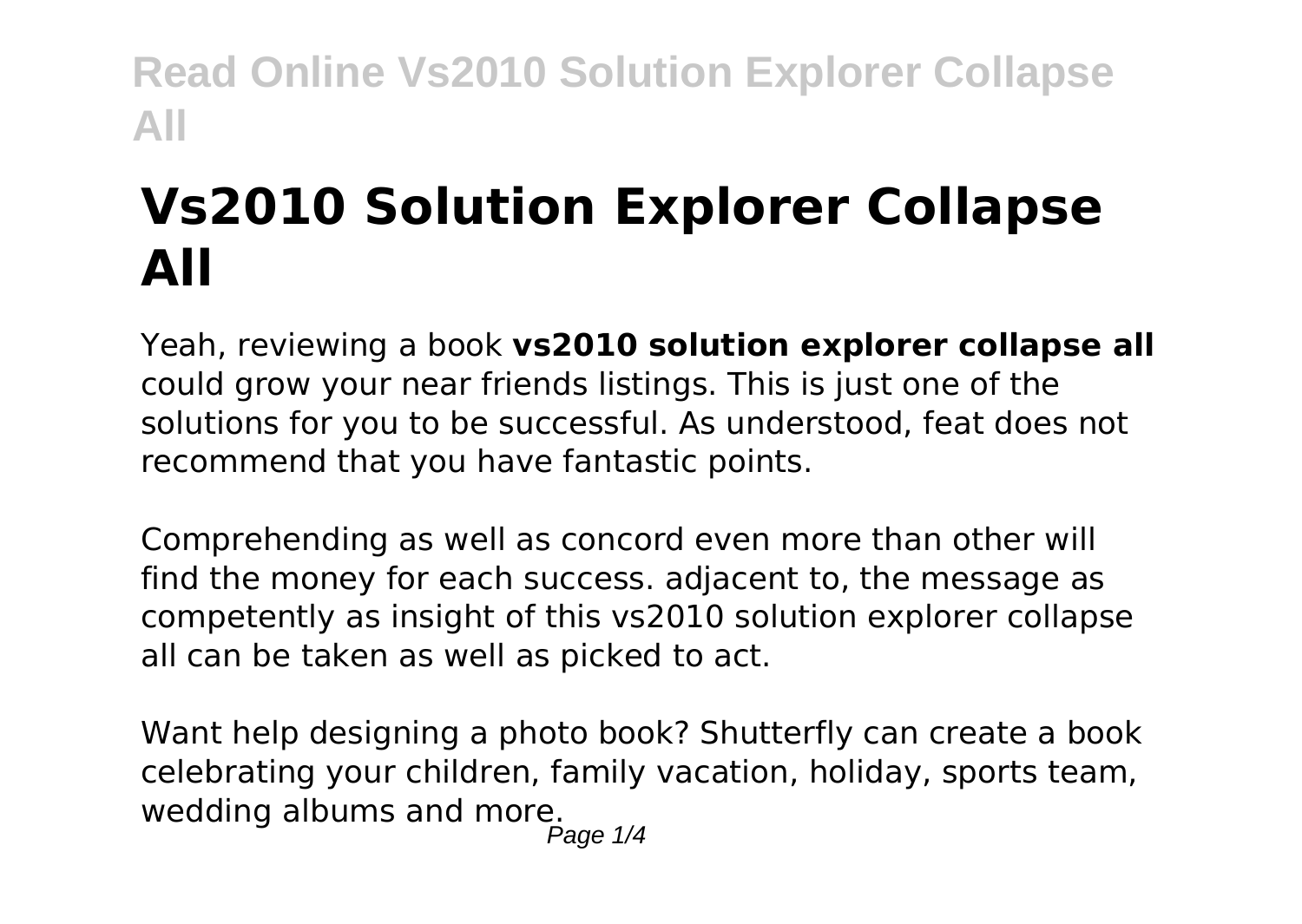#### **Vs2010 Solution Explorer Collapse All**

Visual Studio 2010 SP1 enables you to manage Microsoft SQL Server Compact 4.0 SDF files in Solution Explorer and in Server Explorer in the context of web projects. Additionally, Visual Studio 2010 SP1 enables you to use SQL Server Compact 4.0 together with the Microsoft ASP.NET Web Forms in a SQL data source control.

#### **Description of Visual Studio 2010 Service Pack 1**

This has to be the simplest solution if all the other answers does not help you. ... This can be toggled on via the Solution Explorer, it is found next to the Collapse All button. ... I have a similar problem with references not being recognized in VS2010 and the answers herein were not able to correct it.

## c# - Namespace not recognized (even though it is there